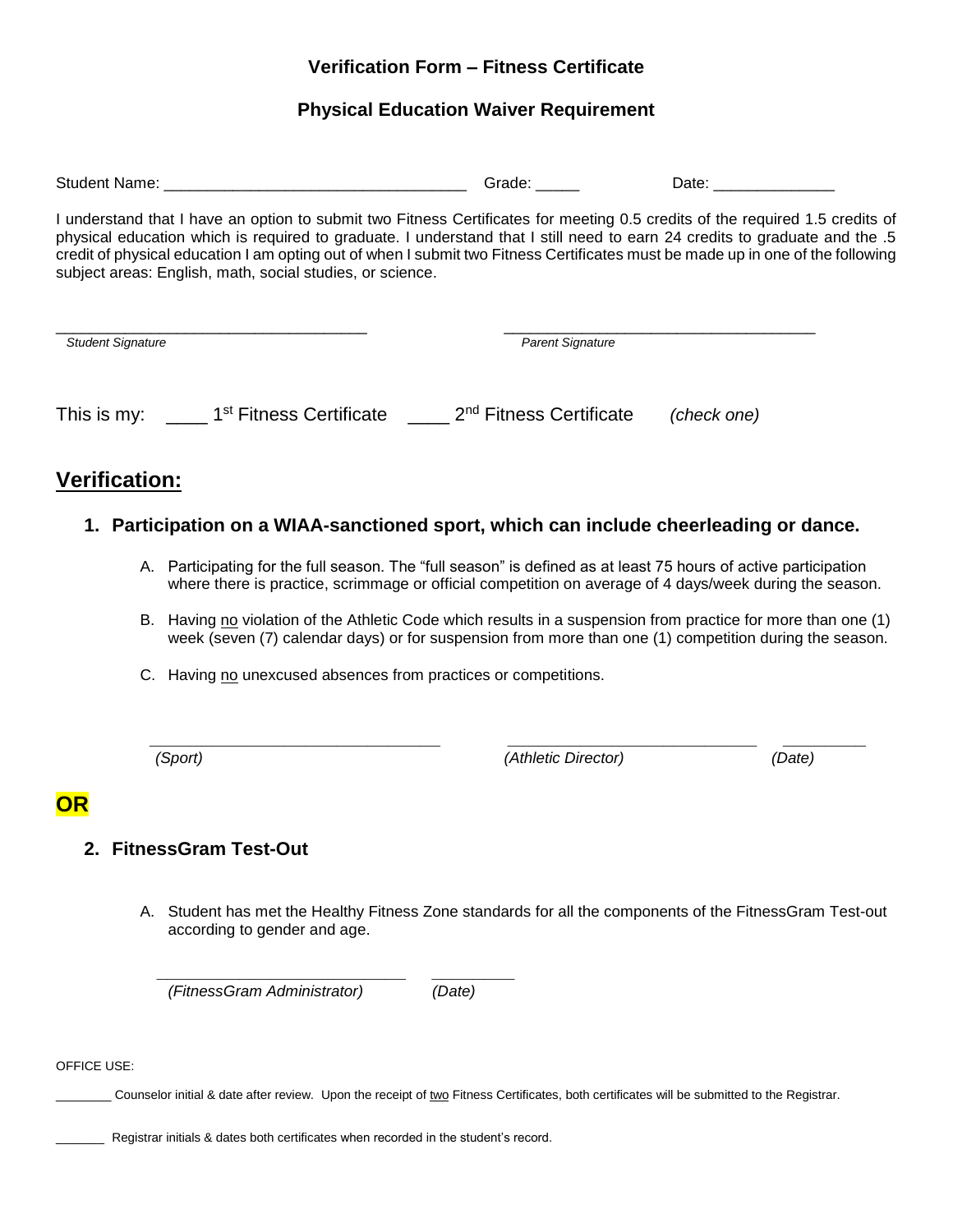### Option for Meeting Physical Education Waiver

Students may complete an additional one-half (.5) credit in English, social studies, mathematics, or science in lieu of one-half (.5) credit of physical education when they earn two Fitness Certificates. A Fitness Certificate can be earned by participating in a District sponsored WIAA-sanctioned sport, including the high school cheerleading team, dance team or by meeting the criteria of the FitnessGram test-out. At least one of the two Fitness Certificates required for the waiver, must be earned by participating in a District sponsored WIAA-sanctioned sport, which can include high school cheerleading or dance team.

A required course or credit may not count for the one-half (.5) credit substitution course; the one-half (.5) credit substitution course must be in addition to the minimum graduation credit requirement for the English, social studies, mathematics, or science subject areas. Phy Ed I and Phy Ed II are required courses to which the one-half (.5) credit substitution cannot be applied. Participation in the sport or on the cheer or dance team itself does not constitute a course and does not qualify for any high school credit.

Fitness Certificates must be earning during a timeframe that encompasses the student's junior year and first semester of their senior year. It is recognized that this time frame limits opportunities for students who only participate in spring sports. To accommodate this, there is one exception to when a Fitness Certificate can be earned for participation outside the designated time frame and that is for spring season sports.

Exception: Upon request from a sophomore student, a Fitness Certificate will be awarded if the student has participated in the same spring sport as a freshman and sophomore and was in good standing during both of those seasons.

### Earning Fitness Certificates

1. Participation in a District sponsored WIAA-sanctioned sport, which can include high school cheerleading and dance team

It is the responsibility of the student who is interested in earning a Fitness Certificate to submit a request form to the Athletic Director for processing within a window described as the last week of the season and two weeks following the end of the season.

A Fitness Certificate will be authorized by the Athletic Director based on the student meeting all of the following criteria:

- A. Participating for the full season. The "full season" is defined as at least 75 hours of active participation where there is practice, scrimmage or official competition on average of 4 days/week during the season.
- B. Having no violation of the Athletic Code which results in a suspension from practice for more than one (1) week (seven (7) calendar days) or for suspension from more than one (1) competition during the season.
- C. Having no unexcused absences from practices or competitions.

Once authorized, the Athletic Director will submit the form to the student's counselor.